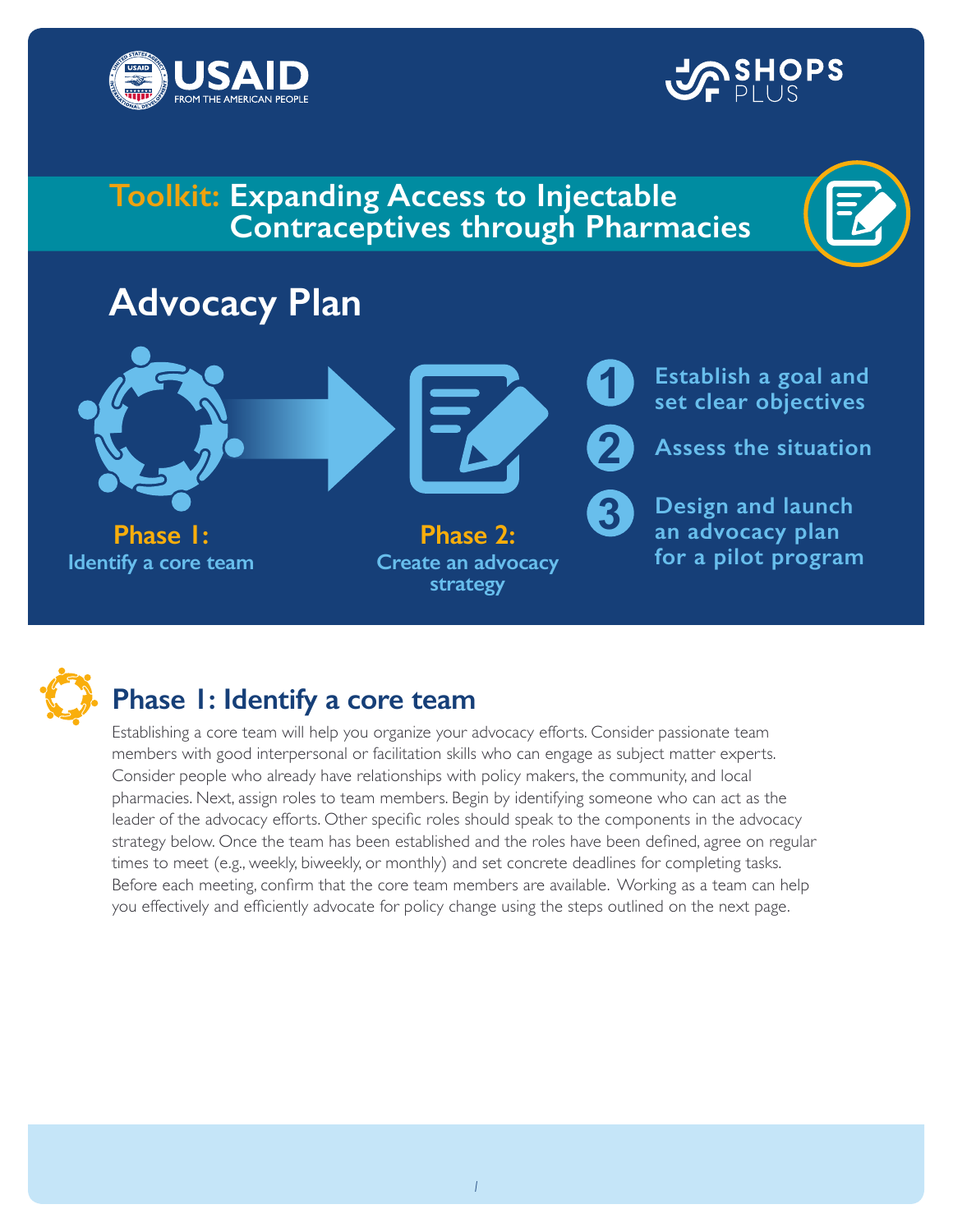#### **Advocacy Plan**





## **Phase 2: Create an advocacy strategy**

Once the core team is formed, begin preparing for advocacy efforts. Meet regularly to create an advocacy strategy and discuss progress and challenges.

Follow these key steps to create an advocacy strategy:

#### **Step 1: Establish a goal and set clear objectives**

• Create two or three concrete and realistic short-term objectives that will help move you towards your long-term goal.

#### **Step 2: Assess the situation**

- by pharmacies.Your country might have a policy that explicitly prohibits the practice or there might not<br>be a policy at all. If the information is not readily accessible, request it from the ministry of health. Also, be a policy at all. If the information is not readily accessible, request it from the ministry of health. Also, **• Familiarize yourself with the regulatory environment and the process for changing policy.**  Acquaint yourself with your country's most up-to-date policy concerning the administration of injectables learn more about what it takes to change policy to allow the practice in your country. A conversation with ministry of health officials is one way to start.
- **Identify advocacy audiences.** Conduct a stakeholder mapping exercise—a collaborative process that involves research and discussion to determine a list of stakeholders—to identify key decision makers and influencers to whom you need to make your case. Identify primary and secondary audiences. Primary audiences include decision makers with the authority to approve policy changes. Secondary audiences are the individuals and groups that can influence the decision makers (the primary audience), such as representatives from on-the-ground international organizations, community leaders, professional associations, program managers, religious leaders, community service organizations, NGOs, and the media. Consider including oppositional forces as a secondary audience; then learn more about them and address them in your advocacy strategy.
- and (4) commodities/supply chain manufacturers. **• Research your audience.** Conduct interviews or focus group discussion to learn more about what your audience's interests and priorities are.This will help you tailor your communications to these individuals and make your messages more compelling. Consider segmenting your audience into subgroups with similar characteristics, such as (1) policy makers, (2) pharmacists, (3) consumers (the general community),
- health workers and drug shops. See the toolkit's **Evidence and Resource Guide** for more information. **• Collect evidence that can be used to support your advocacy objectives.** Ground your advocacy messages in your country's FP2020 commitments and the Sustainable Development Goals, especially Goal 3 (good health and well-being), and collect evidence to show how task sharing will help achieve these goals. Gather data from the Demographic and Health Survey on the unmet need for contraceptives and the private sector health-seeking behavior in your country. As there is very little direct experience with pharmacies administering injectable contraceptives, draw on the experiences of other cadres like community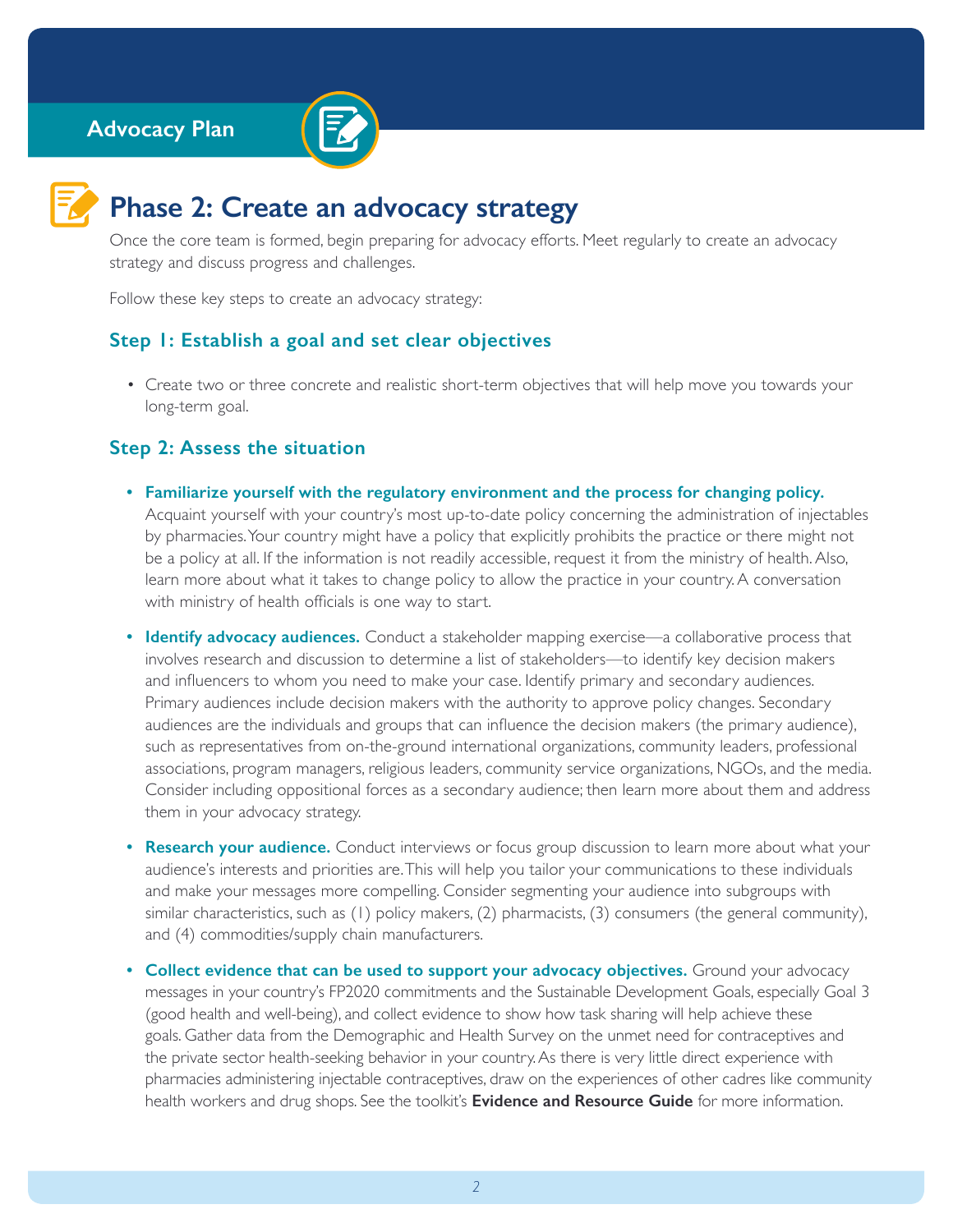## **Advocacy Plan**



### **Step 3: Design and launch an advocacy plan for a pilot program**

Using the information collected in steps 1 and 2, design and launch an advocacy plan that outlines specific actions leading up to policy change, and actions that will be needed after the policy change. Please note that the advocacy plan should consider your country's laws and policies.

- **Design the plan.** For each objective established in step 2, consider the following questions:
	- *What activities are needed to meet this objective?*
	- *What is a realistic timeline?*
	- *Which team member is responsible for each activity?*
	- *What resources do you need? How much will this cost?*
	- *What stakeholders or groups could help you?*
	- *What are the anticipated outcomes?*
- **Create key messages and a communications plan.** Create appropriate key messages for each target group. Consider the following questions and issues as you develop your key messages:
	- What type of messages resonate most effectively across the four groups (or more, depending on your country)?

For example, for pharmacists, provide evidence that having a new commodity to sell will increase profits, and that access to this commodity can help women and their families in the pharmacist's community.

- How will the messages about task sharing for injectables be disseminated, and by whom? Who is the appropriate communicator?
- What kinds of resources are needed to communicate effectively with each group? For example, do you need PowerPoint presentations, posters, in-person meetings, community mobilization activities, scholarly evidence?
- What happens if the key messages don't work?
- Remember that barriers may arise.
	- *Anticipate resistance from other service delivery providers:* Other providers might not be comfortable with task sharing, so be prepared to advocate to them, as well. Share data on your country's unmet need and existing health-seeking behavior. Provide data that shows that clients are already seeking methods and care from pharmacies. Remind them that task sharing is about alleviating strain on the health system and expanding access to family planning. Consider including success stories (from other cadres) or testimonials from pharmacists and their clients. If possible, see if they can accompany you to a meeting to give their testimonial in person. If appropriate, consider ways to involve service delivery providers in your advocacy efforts.